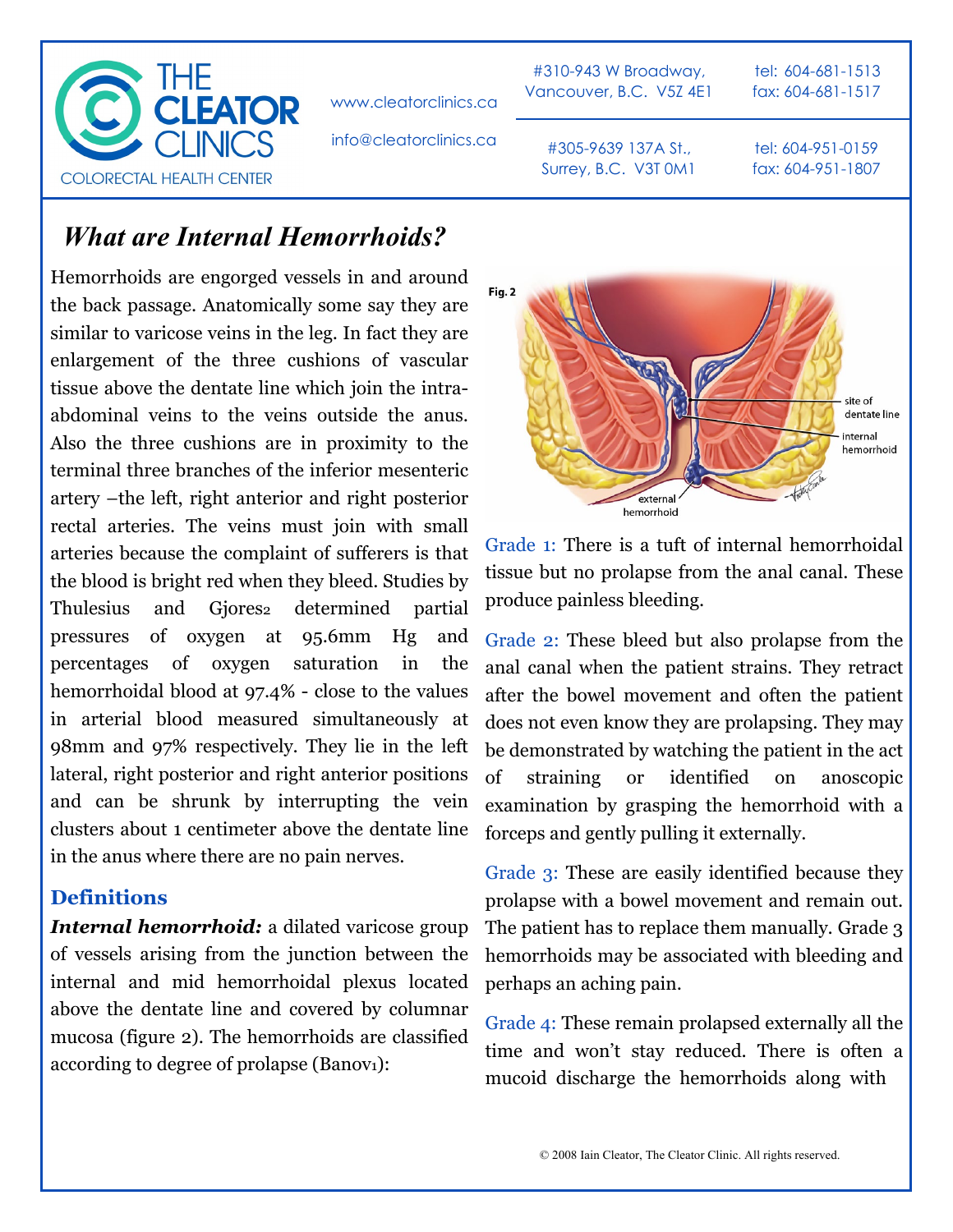

www.cleatorclinics.ca

#310-943 W Broadway, Vancouver, B.C. V5Z 4E1

tel: 604-681-1513 fax: 604-681-1517

info@cleatorclinics.ca

#305-9639 137A St., Surrey, B.C. V3T 0M1 tel: 604-951-0159 fax: 604-951-1807

which is evidence of chronic external exposure. In each of these cases the external hemorrhoidal component may be simultaneously involved. The external hemorrhoids may swell and become painful from inflammation and/or thrombosis.

*External hemorrhoids:* these can be confused with prolapsed internal hemorrhoids but strictly speaking an external hemorrhoid is a hemorrhoid in the external hemorrhoidal plexus. These can develop clot(s) in them about the size of a pea.

*Causes:* The cause of hemorrhoids is anything that increases intra-abdominal pressure over time such as constipation or diarrhea or obesity or heavy lifting. Pregnancy is a good example of a short period of increased pressure, relieved when the baby is delivered and this type of hemorrhoid may not require any major treatment. Lack of soluble fiber (e.g. bran) and insufficient water and straining for a long time on the toilet are major factors in causing hemorrhoids and fissures and their complications.

*Travel:* It is important to recognize that airline travel and pressurized aircraft can give problems with upset bowels and hemorrhoid exacerbations. The best advice is to pack a whole-wheat sandwich to eat, avoid food and alcohol on the plane, drink as much water as you can from the service and supplement this with two liters of water you take on board the plane. Try to walk about as much as about as much as you can on the flight.

bleeding, and the surface may undergo metaplasia *Natural history:* Hemorrhoids get larger with time and may bleed or itch at the beginning but later come out transiently or even stay out all the time. Tags can form on the outside and sometimes the hemorrhoids can thrombose and become very painful. When there are large tags it may be difficult to keep the area clean and there may be a discharge and itch or irritation. After the age of 50 years 50% of people will have hemorrhoids but only 1% will need treatment each year. 97% are treated with banding.

> *Methods of treatment:* The best treatment is prevention by taking enough dietary fiber (2 tablespoons of bran or Metamucil $\circledR$  or Citrucel $\circledR$ or psyllium or Benefiber®) and 7 to 8 glasses of water per day and not being overweight and taking some exercise. With the development of early hemorrhoids this is usually still the best way to manage the problem and the addition of a cream (no difference between most of the emollient creams, so go cheap) is usually sufficient. The use of a steroid cream or analgesic ointment should generally not be used for longer than a week. Suppositories are helpful. An important change that will help is not spending longer than 2 minutes on the toilet to have a bowel movement, and going back a few hours later if you cannot have a bowel movement then. If this does not work, you will likely be sent to a specialist who will first of all make sure that hemorrhoids are the only problem. If there is a family history of cancer, or if there is weight loss or blood mixed in with the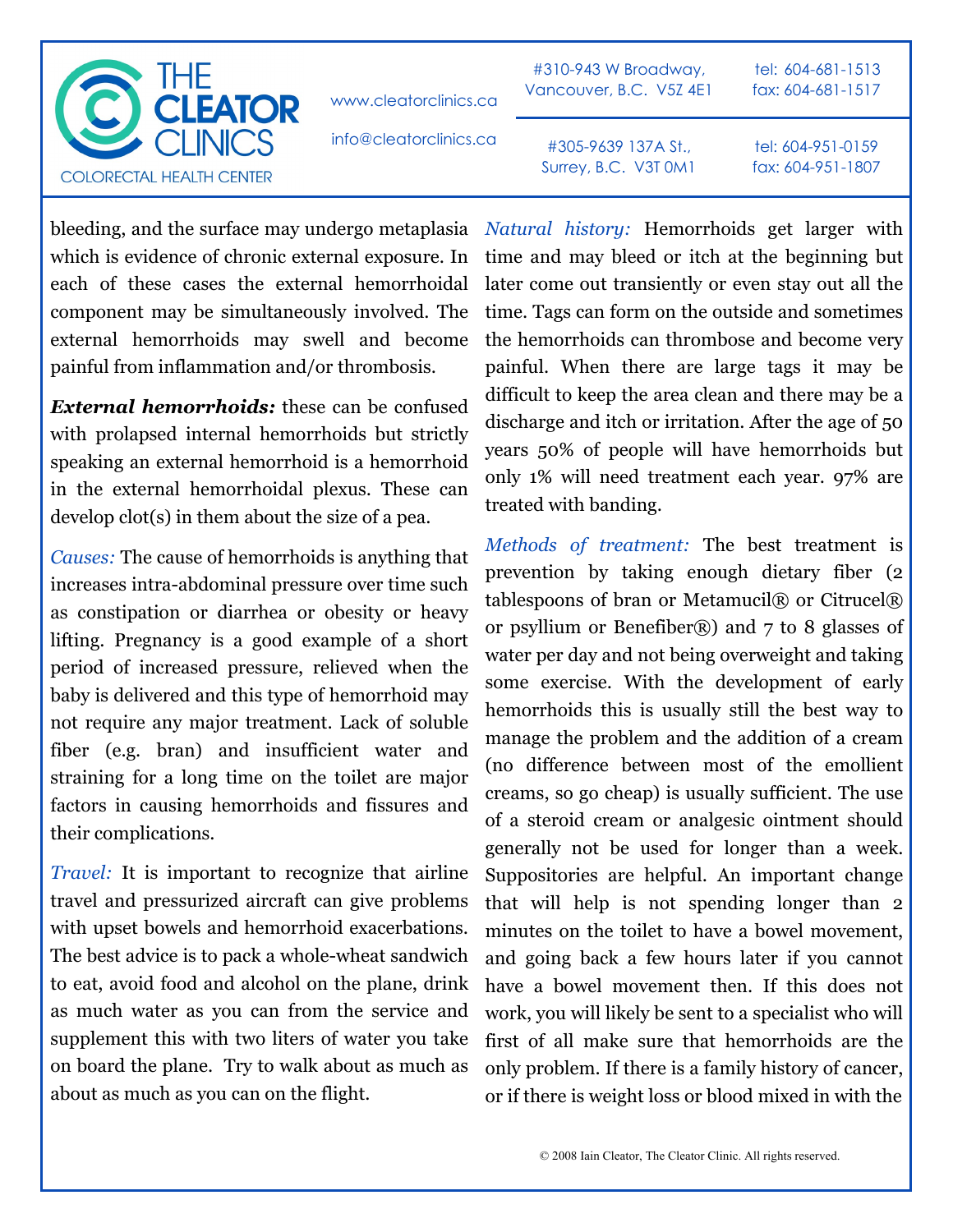

stool or a lot of pain, other causes such as inflammatory bowel disease, fissure or even bowel cancer will need to be ruled out. Usually you will have a digital rectal exam and proctoscopy but a sigmoidoscopy or colonoscopy may be needed depending on the risk factors. Although laser, injection of sclerosant, or infrared are used for a few patients the vast majority of hemorrhoids are treated by rubber band ligation since the 1960's. A few patients with advanced hemorrhoids (Grade 4) may require surgery because of the large amount of hemorrhoid protruding through the anus, but it is still often worth trying ligation because it is so much better accepted by the patient, and the external lump(s) may shrink by as much as 80%. Because of the issues related to sterilization of instruments between cases there has been a need for a disposable ligator. The advent of HIV, the recognition of the highly infectious Hepatitis B and C have made patients and health professionals switch to disposables whenever feasible for other procedures. The advent of the CRH proctoscope and bander (O'Regan) makes this important improvement available now for hemorrhoids.

*Procedure:* The patient is informed of the steps in the procedure, and placed on a couch on the left side with only the anal area exposed. The surgeon is gloved. He performs a digital exam and then directs the lubricated proctoscope into the anus pointing it towards the umbilicus first and then

after three centimeters, backwards and inserts the proctoscope fully and then removes the obturator. With the aid of a bright wall or floor lamp the three hemorrhoidal masses are identified and the internal foramen turned towards each in turn starting with the left, then the right anterior then the right posterior. Each of the hemorrhoids is sucked into the syringe ligator and twisted 90 degrees clockwise and 180 degrees anticlockwise (figure 4, one technique and figure 5, another technique). If this is at the right point (2 cm above the dentate line at the L angle®) the patient will have no pain and the barrel of the syringe can be locked and the band fired onto the pedicle. Otherwise, if there is discomfort, the vacuum is release and the tip of the syringe applied higher up. Usually only one band is performed at each visit as it has been shown that multiple ligations have more complications. The technique of sucking the right part of the hemorrhoid and locking the syringe requires some practice, and can be done with one hand without repositioning the fingers or with one hand locking the barrel with the thumb and repositioning the fingers for the final locking movement. There is a feeling of fullness and slight discomfort but pain is rare. If